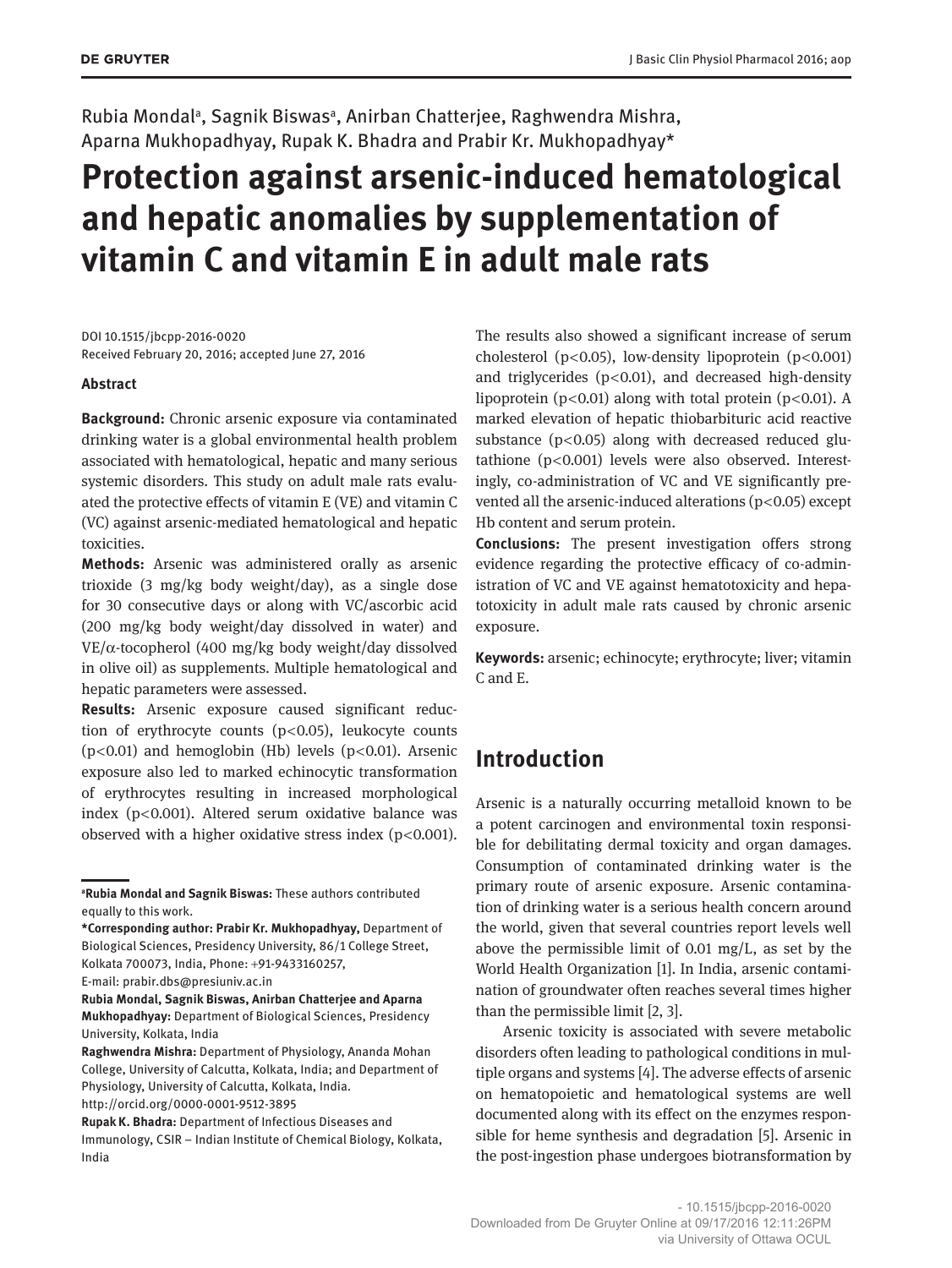methylation, which is responsible for reduction of erythrocyte and leukocyte counts [6]. It has been observed that the blood arsenic level of workers in some Indian glass plants is five-fold higher than that of the non-exposed group, and the exposure causes DNA damage in leukocytes [7]. Its exposure and consequent accumulation are responsible for oxidation of erythrocytes, resulting in membrane injury, methemoglobin formation, osmotic fragility and destruction [8]. The early events leading to distorted erythrocyte morphology, called echinocytic transformation, has been observed in humans as well as in an arsenic-induced murine model [6, 9].

The liver is the main metabolic port of entry and also a primary target site of arsenic toxicity. Patients with chronic exposure to arsenic exhibit symptoms of hepatomegaly, cirrhosis and abnormal function of liver enzymes [10]. The methylated forms of inorganic arsenic, monomethyl arsonous and dimethyl arsinous acid, react with intracellular oxygen and generate reactive oxygen species (ROS) [11], resulting in depletion of ROS-metabolizing enzymes in the hepatocytes [12]. The resulting oxidative imbalance plays a crucial role in the generation of hepatic disorders [13].

Mitigation of arsenic toxicity in spite of its inevitable exposure is a global challenge of present-day research. For this purpose, drugs like British anti-Lewisite and dimercaptosuccinic acid have been used; however, these medicines have massive side effects, which led to their minimum use [13, 14]. On the other hand, extensive research using different dietary supplements to mitigate metal toxicities showed minimal or no side effects. In 1931, Mayer and Sulzberger [15] suggested that adequate levels of vitamin C (VC)/ascorbic acid in the diet prevented or reduced the occurrence of arsenic-induced anaphylaxis. VC is a widely cited water-soluble antioxidant that prevents oxidative damage of cell membranes induced by oxidative radicals in an aqueous environment [12]. However, the hydrophilic nature of VC forces inactivation of its antioxidant potential in hydrophobic zones like membrane interiors. On the contrary, vitamin E (VE)/ $\alpha$ -tocopherol, a hydrophobic molecule, is effective in this regard, being a major chain-terminating antioxidant, and it scavenges a wide array of antioxidant species [16]. Hence, a combination of VC and VE (VC+VE) is speculated to be more effective and has been supported by studies on lead- and cadmium-mediated oxidative damages in animal models [17, 18].

We have previously reported that administration of VC+VE can mitigate the toxic effects of arsenic on the male reproductive system of rats [19, 20]. The present study aims to investigate the efficacy of supplementation

of VC+VE in protecting arsenic-mediated hematotoxicity and hepatotoxicity using adult rat as a model system.

# **Materials and methods**

#### **Chemicals**

The following chemicals were used in this study: arsenic trioxide (Loba Chemie, Mumbai, India), VE/α-tocopherol (HiMedia, Mumbai, India), VC/ascorbic acid (Merck, Mumbai, India), olive oil (Merck, Mumbai, India) and salt mixture (SRL, Mumbai, India). All other chemicals were of analytical grade.

### **Preparation of aqueous solution of arsenic trioxide and selection of dose**

Arsenic trioxide (75 mg/mL) was dissolved in 1 mL of 10% NaOH, and the volume was made up to 100 mL with distilled water after adjusting the pH to 6.8 with 1.0 N  $H_2SO_4$ . For chronic exposure to arsenic, an oral dose was selected (3 mg/kg body weight/day) for each rat, essentially as described previously [20].

#### **Animal selection**

Eighteen adult male Wister albino rats (weighing 130±10 g) were purchased from registered breeders, and kept in the departmental animal house under standard conditions ( $24\pm2$  °C, 12 h light dark cycle, 60% humidity). The rats were allowed to acclimatize for a period of 15 days and were provided with a control diet composed of 71% carbohydrate, 18% protein, 7% fat and 4% salt mixture and vitamins [21]. All experiments were performed according to the permission given by the Institutional Animal Ethics Committee (permit no. 796/ ac/03/CPCSEA/18-01, Dated 18.01.2013) under the ethical guidelines provided by the Committee for the Purpose of Control and Supervision of Experiments on Animals, Ministry of Environment and Forest, Government of India.

#### **Experimental design and collection of samples**

The rats were randomly divided into three groups and were under treatment for 30 days. Group I animals (control) were given only vehicle. Group II animals (treated) were given arsenic trioxide orally at a dose of 3 mg/kg body weight/day/rat. Group III animals (supplemented) were orally given with the same dose of arsenic trioxide along with VE (400 mg dissolved in olive oil/kg body weight/day/rat) and VC (200 mg dissolved in water/kg body weight/day/rat).

Food, water intake and the body weight of rats were monitored throughout the experimental period. All animals were subjected to light ether anesthesia after the last arsenic treatment and an overnight fast. Blood was collected from the dorsal aorta and collected in three separate vials – (i) EDTA vial, (ii) heparinized vial and (iii) plain vial, under aseptic conditions. EDTA anticoagulated blood was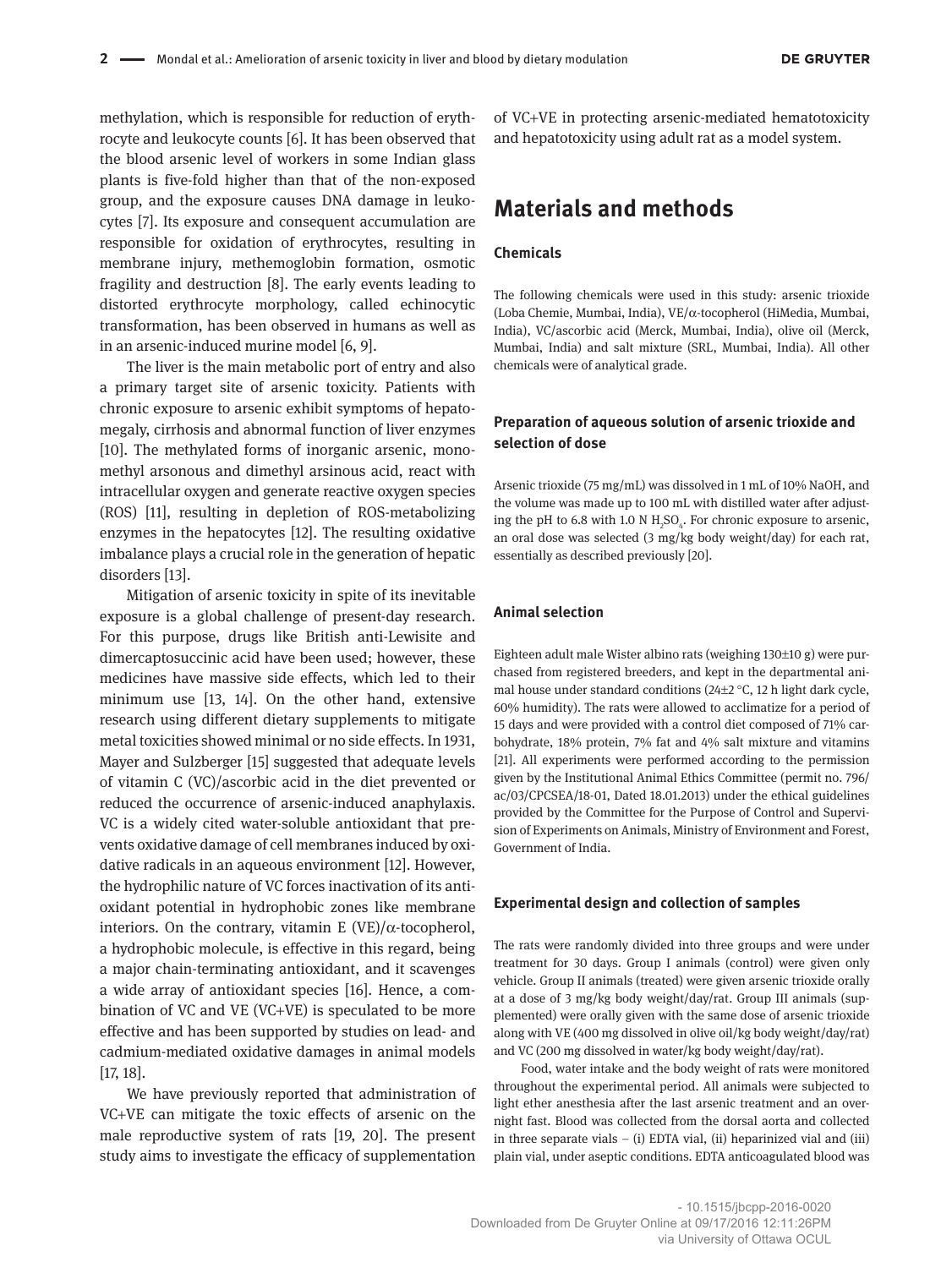used for scanning electron microscopic (SEM) analysis of the erythrocytes and for counting of cellular components. Plasma is separated from the heparinized blood for the estimation of redox parameters. Serum was separated using a standard protocol, frozen and stored at –20 °C for the assessment of protein content and lipid profile. Rats were autopsied and livers were dissected out, precisely weighed and stored frozen (-20 °C) for biochemical estimation, leaving a small portion for histological work.

### **Counting of erythrocytes and leukocytes and estimation of hemoglobin**

The total numbers of erythrocytes and leukocytes were counted, and estimation of hemoglobin (Hb) was done using an automated cell counter (Beckman Coulter, France).

### **Determination of plasma total antioxidant status and total oxidant status**

The total antioxidant status (TAS) was measured according to the method of Re et al. [22] based on the inhibition of radical cation ABTS+. and expressed as mM Trolox equivalent. The total oxidant status (TOS) was estimated according to the method of Erel [23] based on generation of a colored complex of ferric ion and expressed as  $\mu$ M H<sub>2</sub>O<sub>2</sub> equivalent. The oxidative stress index (OSI) was calculated from the ratio of TOS and TAS according to Harma et al. [24], and expressed as arbitrary units. The result unit of TAS was changed to µM Trolox equivalent, and the OSI value was calculated as follows:

OSI=[(TOS,  $\mu$ M H<sub>2</sub>O<sub>2</sub> equivalent) ×100/(TAS,  $\mu$ M Trolox equivalent)].

#### **Morphological studies of erythrocytes by using SEM**

Blood was collected in the presence of ethylene diamine tetraacetic acid (EDTA). Approximately 1 mL of EDTA-treated blood was centrifuged at 1500 *g* for 3 min, and plasma was removed; to this, 1 mL of sterile mammalian Ringer fluid was added, and cells were mixed carefully and centrifuged again at 1500 *g* for 3 min as described previously [25]. Supernatant was discarded and cell pellet was rewashed as described above. Washed erythrocyte cell pellets were resuspended in Ringer fluid and used for SEM analysis, as described previously [25]. Briefly, erythrocytes were directly fixed overnight with 2.5% glutaraldehyde solution in 10 mM phosphate-buffered saline (pH 7.2), and stained overnight in 1% osmium tetroxide in the same buffer. Erythrocyte cell suspension was dehydrated in graded ethanol series. After drying with carbon dioxide by the critical point method and sputter coating with gold, samples were examined using a scanning electron microscope (Model VEGAII LSU; TESCAN, Czech Republic).

#### **Analysis of erythrocyte cell morphology**

Quantification of different morphologically distorted forms of erythrocytes was done using photomicrographs obtained after SEM

analysis, and scores were given based on Bessis [26] and Ferrell and Huestis [27]. In short, discocytes were assigned a score of zero, echinocyte I (irregularly shaped erythrocyte without defined spicules) assigned a score of +1, echinocyte II (erythrocytes with central pallor and few spicules) assigned a score of +2, echinocyte III (spherical erythrocyte with multiple spicules) assigned a score of +3, spheroechinocytes (spherical erythrocytes with blunted spicules) assigned a score of +4 and spherocytes (spherical erythrocyte lacking central pallor and spicules) assigned a score of +5. About 200 erythrocytes were counted in each case. The morphological index was calculated as follows:

Morphological index=

∑(morphological score)×(number of distorted cell type) . Total number of cells

#### **Determination of lipid profile**

Lipid components such as total cholesterol (TC), high-density lipoprotein (HDL) and triglyceride (TG) were estimated in serum by using standard kits supplied by Span Diagnostic Limited (Surat, India). Very-low-density lipoprotein and low-density lipoprotein (LDL) were calculated from the value of TG, TC and HDL, as described by the company.

#### **Assay of serum total protein**

The total protein contents of different serum samples were measured following Biuret method using a standard kit from Span Diagnostic Limited.

#### **Estimation of liver malondialdehyde level**

Malondialdehyde (MDA) levels in the liver tissues from rats of all groups were measured biochemically following the method of Ohkawa et al. [28]. Tissue samples were homogenized in 0.1 M phosphate buffer (pH 7.4) at a tissue concentration of 50 mg/mL. The homogenizing mixture (0.5 mL) was mixed with 0.5 mL of 0.9% saline and 2 mL of mixture of thiobarbituric acid and trichloroacetic acid (TBA-TCA) (0.392 g TBA in 75 mL of 0.25 N HCl with 15 g of TCA, and volume was made up to 100 mL with 95% ethanol) and boiled for 10 min. The mixture was then cooled to room temperature and centrifuged at 4000 rpm for 10 min. Supernatants were subjected to spectrophotometric (JASCO v-530, Easton, MD, USA) analysis at 535 nm.

#### **Quantification of reduced glutathione content of liver**

A 10% (w/v) homogenate of liver tissue in 5% (w/v) mataphosphoric acid was centrifuged at 1000 ×*g* for 30 min at room temperature; the supernatant was carefully collected, deproteinized and used to determine glutathione (GSH) content by monitoring the absorbance at 412 nm in a spectrophotometer (JASCO v-530) by determining the rate of reduction of 5,5-dithiobis-2-nitrobenzoate to 2-nitro-5-thiobenzoate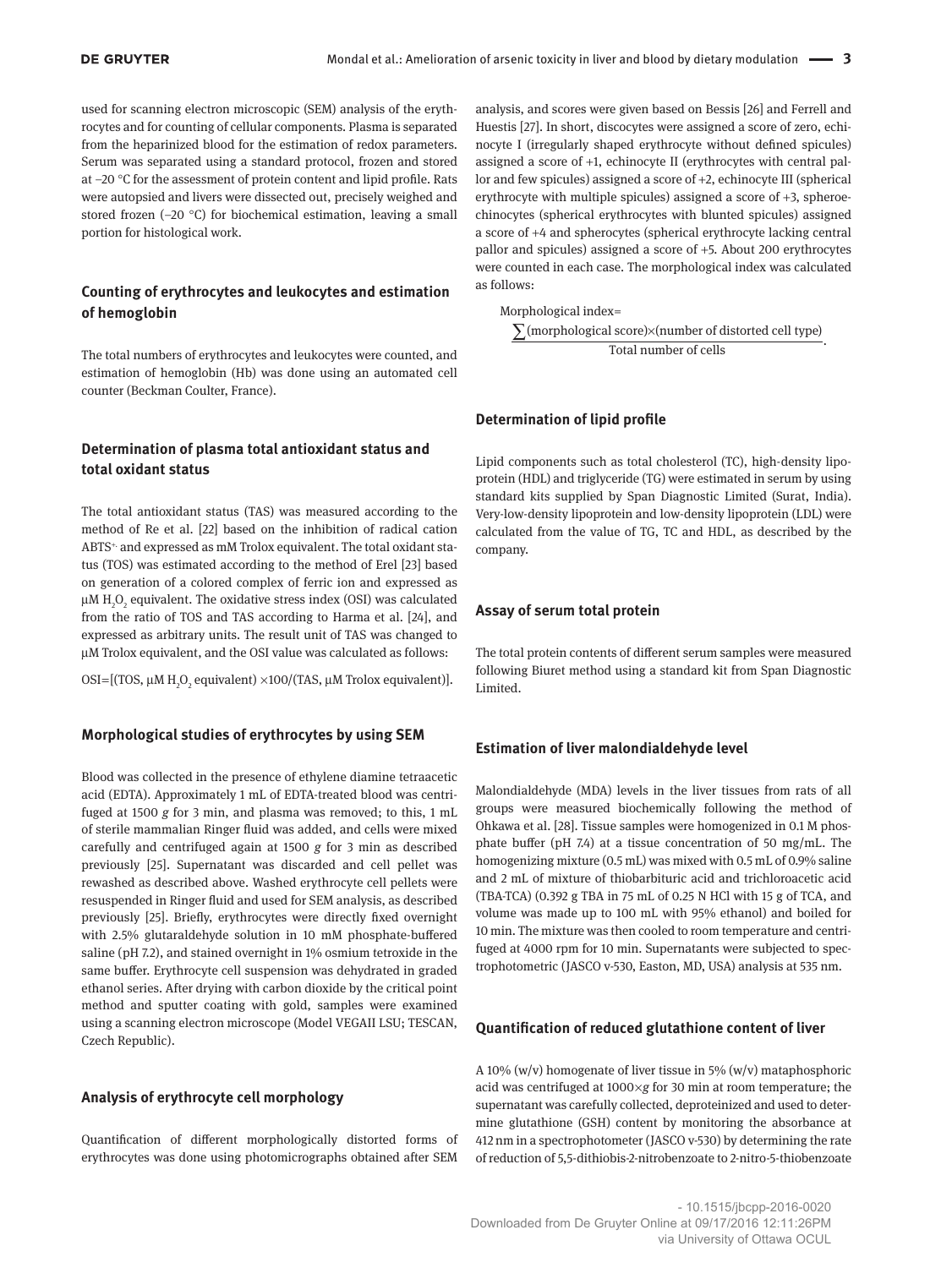[29]. The level of liver GSH was determined by using the standard curve of GSH and expressed as mg/g of tissue.

#### **Histology of the liver**

Collected tissues were fixed in buffered formol and embedded in paraffin with melting point at 56–58 °C. Routine hematoxylin/eosin  $(H/E)$  staining was done using sections of 5  $\mu$  thickness by using a high precision microtome (Model IEC Microtome, USA). Histomorphometric analysis was done microscopically (Zeiss, Thornwood, NY, USA).

#### **Statistical analysis**

The data were expressed as mean±standard error of the mean (SE). For statistical analysis, quantitative data of each parameter from different groups were analyzed by one-way analysis of variance followed by post hoc test (LSD). Mean±SE was calculated for each group, and the corresponding level of significance was calculated using SPSS statistical software (SPSS, Chicago, IL, USA). For all instances,  $p$ < $0.05$  was considered to be statistically significant.

# **Results**

### **Status of erythrocytes, leukocytes and Hb**

Chronic arsenic exposure resulted in significant alteration of erythrocyte and leukocyte counts with concomitant alteration in Hb concentration. Significant reductions of erythrocyte count (p<0.001) (Figure 1A) and leukocyte count (p=0.002) (Figure 1B) associated with parallel reduction of total Hb content (p=0.003) (Figure 1C) were noticed in arsenic-treated rats compared to those of control. Though remarkable increases in both the cases of erythrocyte counts ( $p=0.023$ ) and leukocyte counts ( $p=0.002$ ) due to VC+VE supplementation have been observed, significant differences ( $p=0.025$  and  $p=0.001$ , respectively) with the normal values also exist (Figure 1A,B). However, VC+VE supplementation was unable to restore the Hb content up to a significant level (Figure 1C).

# **Plasma redox status**

Generation of ROS due to arsenic toxicity causes alteration of the redox balance in blood as evidenced by a significant increase of TOS ( $p$ <0.001) in plasma of treated rats as compared to that of control. Co-supplementation of VC+VE significantly ( $p$ <0.001) restored the alterations but not at par with the control (p<0.001) (Figure 2A). Concomitant decrease of serum TAS was also noted (p<0.001) due to arsenic insult, as predicted, which reached the normal value  $(p<0.001)$  upon VC+VE supplementation (Figure 2B). The OSI was simultaneously increased  $(p<0.001)$  in arsenic-treated rats compared to that of controls. VC+VE co-administration resulted in significant improvement of OSI ( $p$ <0.001) but failed to achieve normal status  $(p=0.005)$  (Figure 2C).

# **Erythrocyte morphology**

Hematological alterations were found to be accompanied by poikilocytosis, i.e. morphological alteration of erythrocytes. The major shape transformations in arsenic-treated



**Figure 1:** Effect of VC+VE supplementation on the RBC counts, WBC counts and total Hb content in arsenic-treated rats. Bar diagrams depicting the variation in the erythrocyte (A), leukocyte (B) counts and total hemoglobin content (C) across the three groups as indicated.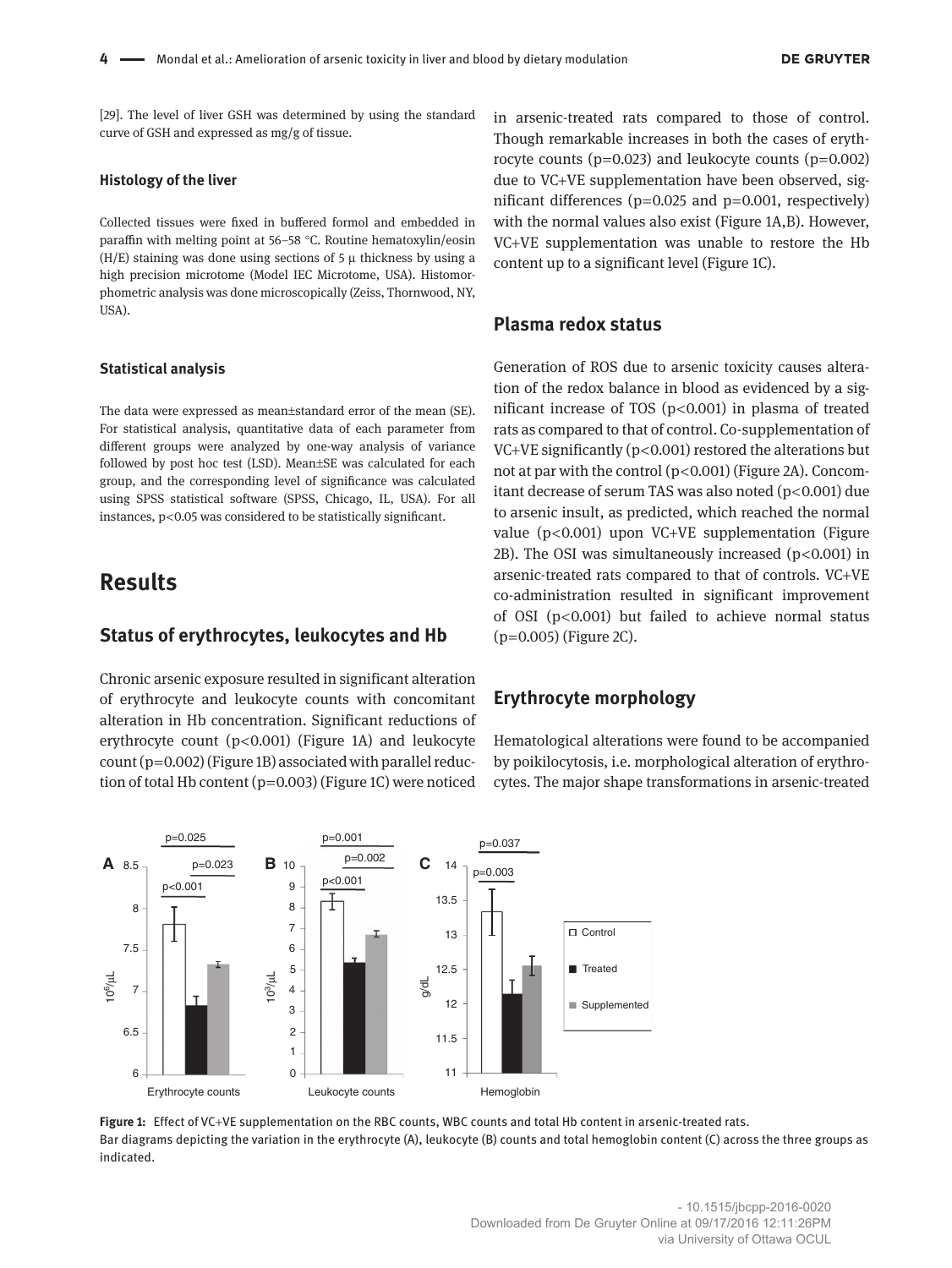

**Figure 2:** Effect of VC+VE supplementation on redox parameters in arsenic-treated rats. Bar diagrams depicting the variation in the TOS (A), TAS (B) and OSI (C) across the three groups as indicated.



**Figure 3:** Effect of VC+VE supplementation on erythrocyte morphology in arsenic-treated rats. SEM images of erythrocytes obtained from control (A), arsenic-treated (B) and VC+VE-supplemented (C) rats. Echinocytic and microcytic transformations of erythrocytes are indicated by black and white arrow, respectively. (D) The morphological index (MI) across the three groups.

rats were found to be echinocytes and spherocytes (Figure 3B) compared to healthy controls. Morphological analysis revealed that arsenic treatment resulted in higher echinocytes and spheroechinocytes (Figure 3B) and a significantly higher morphological index  $(p<0.001)$ in the rats compared to the control group where the predominant population was discocyte (Figure 3A). VC+VE

supplementation significantly inhibited the poikilocytic response due to arsenic exposure in rats (Figure 3C). The animals of group III had lower numbers of echinocytes and spheroechinocytes and near-normal discocytes (about 93%), as observed in the peripheral blood smear. The morphological index was also restored to near normal compared to the arsenic-treated group (p<0.001) (Figure 3D).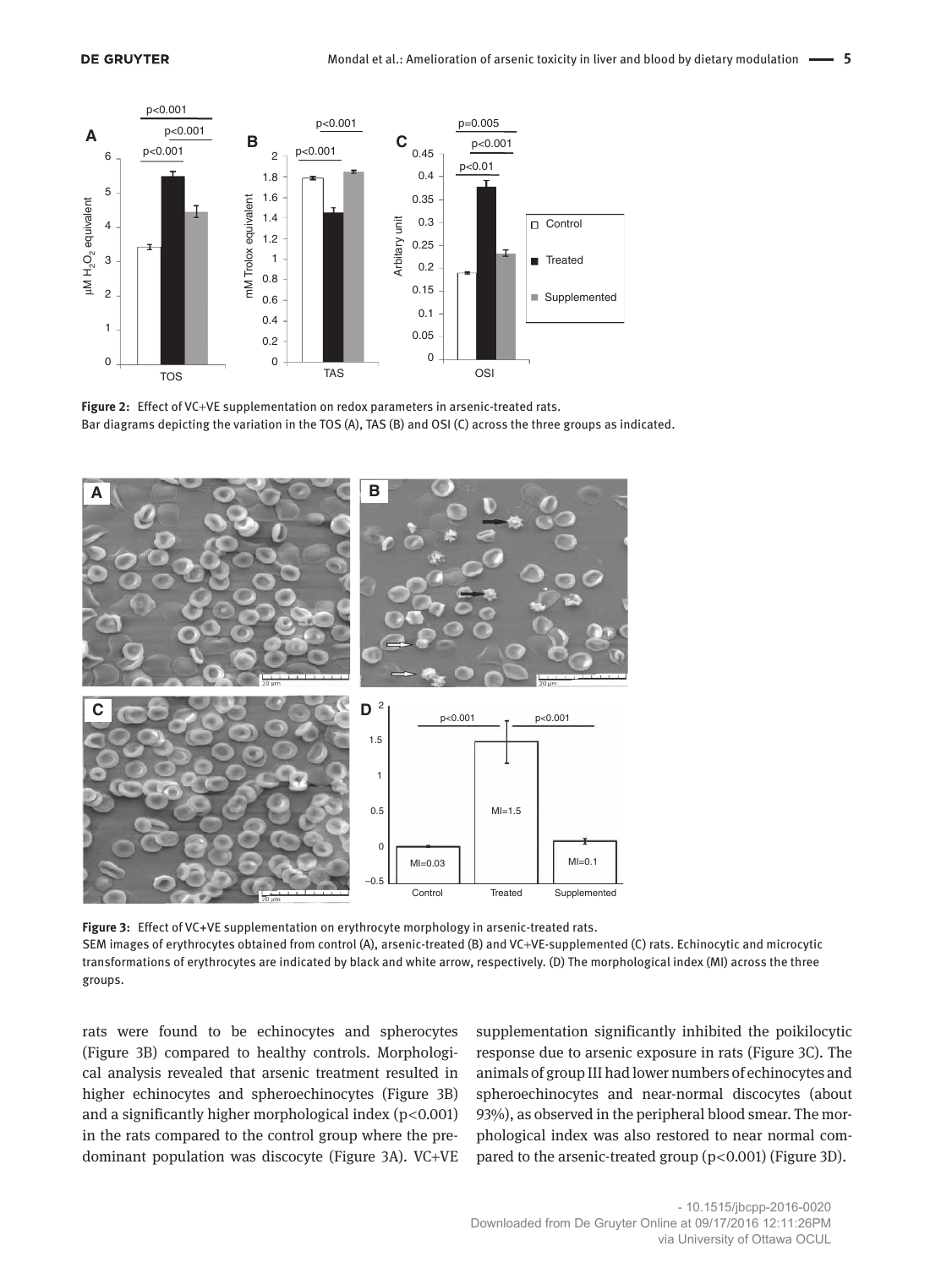

**Figure 4:** Effect of VC+VE supplementation on serum lipid profile and protein levels in arsenic-exposed rats. Bar diagram depicting the variation in total cholesterol (A), LDL (B), TG (C), HDL (D) and total protein (E) levels across the three groups as indicated.

# **Serum lipid and protein status**

Administration of arsenic in adult male rats caused a significant increase ( $p=0.019$ ) of serum TC (Figure 4A). Elevated serum LDL ( $p$ <0.001), TG ( $p$ =0.004) along with low levels of HDL ( $p=0.007$ ) were observed (Figure 4B–D) upon arsenic exposure. VC+VE administration in spite of arsenic treatment, however, restored all the values to the normal levels ( $p=0.007$ ,  $p=0.007$ ,  $p=0.001$  and  $p=0.16$ , respectively) (Figure 4A–D). Arsenic toxicity also caused decrease of serum protein level ( $p=0.002$ ), which may be due to arsenic-induced free radical-mediated damages on hepatic tissues. However, the vitamin supplementation did not show a significant effect on the restoration of the serum protein (Figure 4E).

# **Hepatic thiobarbituric acid reactive substance and GSH levels**

Arsenic-mediated ROS-induced lipid peroxidation and GSH depletion as evidenced by marked increase of thiobarbituric acid reactive substance (TBARS) ( $p=0.018$ ) and reduced GSH content (p=0.005) in liver tissue homogenate

were observed. Administration of VC+VE in spite of arsenic effects restored the TBARS ( $p=0.045$ ) and GSH ( $p<0.005$ ) levels near normal in this metabolic organ when compared to the arsenic-intoxicated group (Table 1).

# **Histological changes**

The liver of arsenic-treated animals showed a varied degree of histoarchitectural alterations, which include expansion of sinusoidal space, degeneration of hepatocytes associated with pyknotic cells, increased diameter of central vein, cytoplasmic blebbing and binucleation (Figure 5C,D). Co-administration of VC+VE managed to restore the alterations of the hepatic tissues (Figure 5E,F).

# **Discussion**

Arsenic toxicity management is a priority area of research mainly because of the ubiquitous nature of the metalloid and the serious global issues that it causes. Survey reports for the last 20 years in India indicate that areas of the

**Table 1:** Effect of VC+VE supplementation on hepatic GSH and TBARS levels in arsenic-treated adult male rats.

| <b>Parameters</b>     | <b>Experimental rats</b> |                           |                              |
|-----------------------|--------------------------|---------------------------|------------------------------|
|                       | Group I                  | <b>Group II</b>           | <b>Group III</b>             |
| Liver                 |                          |                           |                              |
| $GSH, \mu g/g$ tissue | 263.3±5.76               | 191.7±20.35 <sup>b</sup>  | 248.2±1.86 <sup>d</sup>      |
| TBARS, nm/mg tissue   | 4.88±0.27                | $6.38 \pm 0.5^{\text{a}}$ | $4.92 \pm 0.42$ <sup>c</sup> |

Values are expressed as mean $\pm$ SEM. ª and <sup>b</sup> indicate significance from the control group (Gr I) at the p<0.05, and p<0.001 probability level, respectively. <sup>c</sup> and <sup>d</sup> indicate significance from the arsenic group (Gr II) at the p<0.05 and p<0.01 and probability level, respectively.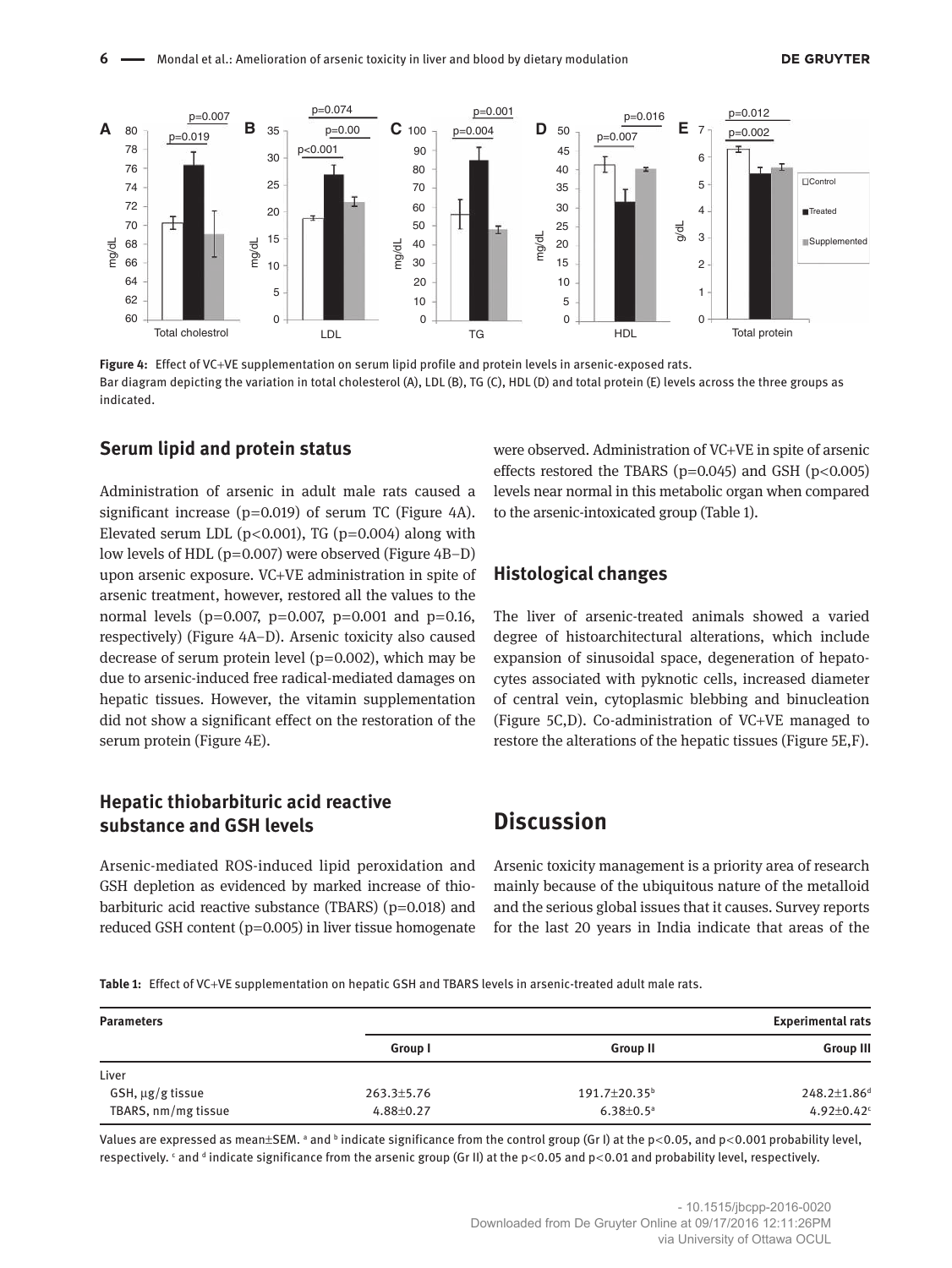

**Figure 5:** Representative hepatic histopathology by H/E staining as shown in panels A–F.

Normal liver sections from healthy control rat showing no necrotic and degenerative changes  $(A - 100 \times, B - 400 \times)$ ; expansion of sinusoidal space (i), increase in diameter of central vein (ii), pyknotic hepatocytes (iii), binucleation of hepatocytes (iv), moderate karyolisis (v), moderate karyorrhexis (vi), cytoplasmic blabbing (vii), free nuclei (viii) in arsenic-intoxicated male adult rats (C - 100 $\times$ , D - 400 $\times$ ) and restoration of normal histological features in the hepatic tissues of VC+VE-supplemented rats (E –  $100 \times$ , F –  $400 \times$ ).

Gangetic belt, particularly areas in Uttar Pradesh, Bihar, Jharkhand and West Bengal, contain arsenic-contaminated groundwater at levels much higher than the safe limit, posing deleterious effects to thousands of people and simultaneously putting millions at risk [30]. The first report of arsenic contamination of groundwater and its health effects from the Gangetic plain of West Bengal was published in 1984 [31] and since then a lot of research has been carried out for evaluating its mechanism and management.

This study examined the adverse effects of arsenic on hematological and hepatic systems, and the subsequent amelioration by the combined use of VC+VE in adult male rats. The literature states that arsenic-contaminated drinking water causes morphological alterations in erythrocytes [6]. Smelter workers exposed to arsenic have also reported liver cirrhosis as an occupational hazard [32]. Related studies also indicate distorted histoarchitecture of the liver due to ingestion of arsenic-contaminated drinking water [13, 33]. Recently, we have reported the protective ability of the combined supplementation of VC+VE on arsenic-induced reproductive toxicity [19, 20, 34]. With this background knowledge, we now report the corrective ability of these antioxidant vitamins on hematological and hepatic systems under arsenic insult.

Arsenic treatment for 30 days resulted in decreased erythrocyte and leukocyte counts with concomitant reduction of Hb concentration, in agreement to the epidemiological report [6] and animal studies [9]. As per available information, erythrocytes are the main targets of arsenic toxicity, which leads to hemolysis resulting in anemia [35]. In addition to anemia, another reason for the reduction of Hb is the interaction of arsenic with the Hb-synthesizing enzyme δ-aminolevulinic acid dehydratase, which further aggravates its toxic effects [36]. Moreover, it may also be due to apoptotic effects of arsenic on plasma cells [9]. Co-administration of VC+VE partially restored the erythrocyte and leukocyte counts but failed to enhance the blood Hb concentration up to a significant level, which is in agreement with recent reports that show that arsenic treatment of multiple myeloma is adversely associated with neutropenia, anemia and thrombocytopenia in spite of ascorbic acid co-administration [37]. This could be attributed to the multiple pathways by which arsenic affects blood Hb levels with strong/potential cumulative effects, a situation that makes the supplementation ineffective in restoring the normal or near-normal levels.

The reduction in erythrocyte count is accompanied by a marked echinocytic response in experimental animals treated with arsenic. The erythrocyte morphological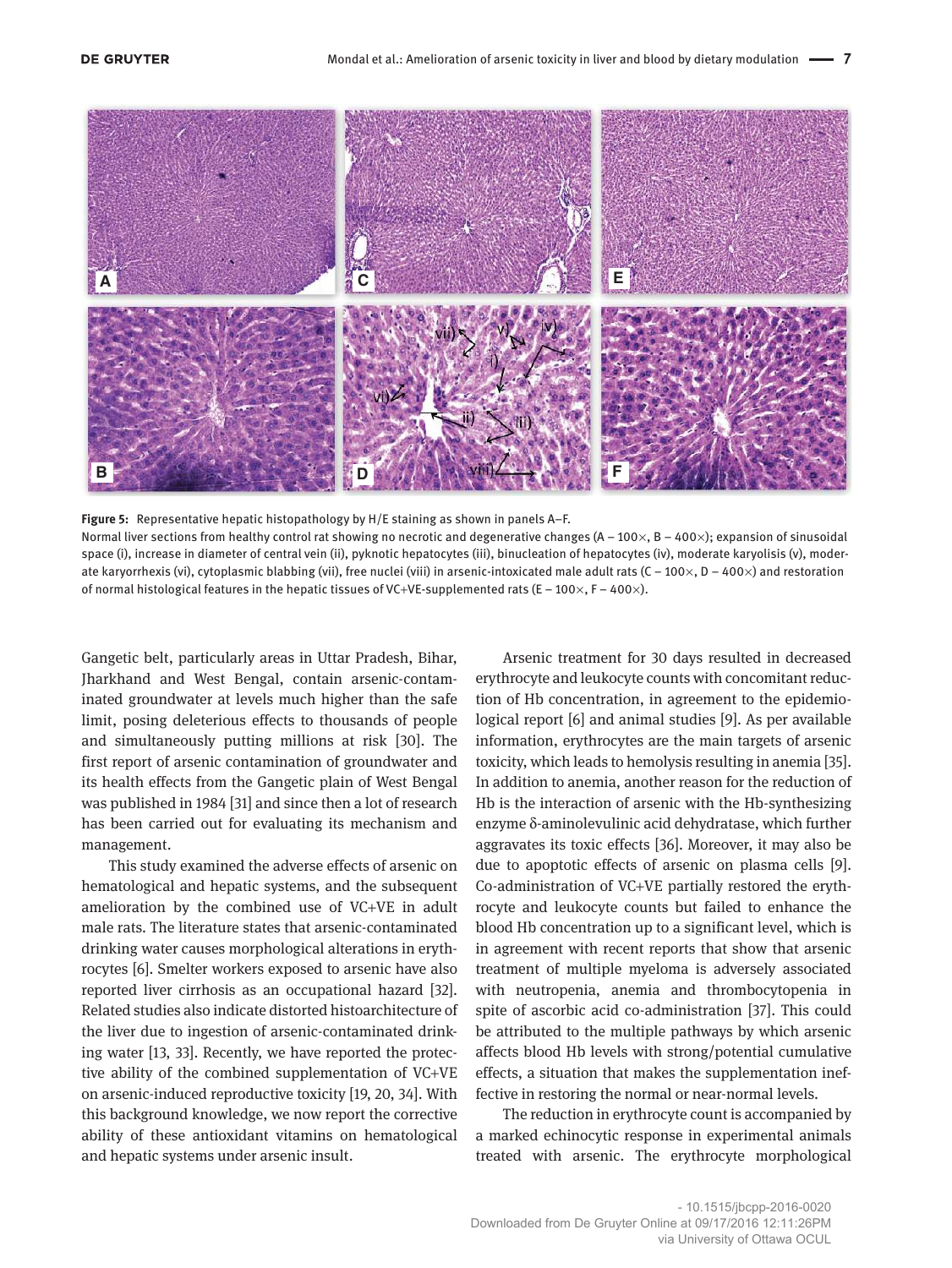response to arsenic exposure in rats can, in part, be explained on the basis of metabolic impairment associated with arsenic toxicity. It is well established that arsenic exposure favors an oxidative milieu, due to increased ROS production and decreased GSH [6, 38] along with ATP depletion [6], both of which are known to produce poikilocytosis. Arsenic-induced oxidative stress results in oxidation of membrane lipid and protein components and activation of caspase-3 [38, 39]. Simultaneously, ATP depletion results in spectrin dephosphorylation, as well as ATP-dependent phospholipid transportation resulting in cytoskeletal and membrane phospholipid rearrangement [27, 38]. These membrane alterations were known to contact the inner leaflet associated with outer leaflet expansion of bilayer favoring a speculated echinocytic transformation [40]. This morphological response to arsenic toxicity is significantly prevented by VC+VE supplementation, which is in agreement with similar studies in other metal toxicity models, including cadmium, copper, zinc, mercury and lead [41, 42].

It is well documented that arsenic treatment alters the ROS levels, and the assessment of plasma TAS is in agreement with this. TOS also contributes significantly in this regard. Decrease in plasma TAS associated with increase in plasma TOS is indicative of a state of oxidative stress due to arsenic toxicity. These changes, in turn, elevate the OSI, further supporting the state of redox imbalance due to arsenic toxicity. These alterations were merely reversed in the vitamin-supplemented group, indicating protection against arsenic-induced redox imbalance.

With the exposure of inorganic arsenic in blood, the liver is the primary organ involved in biomethylation and hence consequent ROS generation leading to impairment of normal functions. It is evident from the literature that damages in liver tissues occur due to necrosis or apoptosis, leading to related histological manifestations [13, 43]. The serum lipid profile, which is considered to be an indicator of the functional status of the liver, showed significant variation in the arsenic-treated group. TC along with LDL and TG was increased with a decrease of serum HDL value, which is in agreement with earlier reports [44]. As per the literature, this hyperlipidemic condition imposed by arsenic is an outcome of oxidative stress [45], which, in turn, plays a crucial role in the development of hepatic disorders. The antioxidant vitamins effectively protect such oxidative imbalance in hepatic tissues as evidenced by the observed values of lipid profile, which were close to normal. In the present study, significant decrease of serum total protein was observed upon arsenic exposure, which is in agreement with an earlier report [36]. Such decrease in serum protein can be attributed to inhibition of protein synthesis

as arsenic alters numerous sulfhydryl-containing proteins [13, 46]. It could also be attributed, in part, to the damaging effects of arsenic on hepatocytes [36], and histological observations support such a hypothesis as discussed later. The vitamins remain ineffective in restoring the total protein level, and further research is needed to explain this.

Lipid peroxidation, or molecular oxidation of lipidbased macromolecules [36], is enhanced by overproduction of ROS that increase the levels of lipid peroxidation end products like MDA and TBARS, which leads to degeneration of cellular macromolecules [47]. The results revealed higher TBARS level in the arsenic-treated group, suggesting increased lipid peroxidation [48]. VC+VE significantly prevented tissue lipid peroxidation in the supplemented group by lowering the TBARS level in hepatic tissue toward normal.

A non-enzymatic thiol-based antioxidative mechanism serves as the second line of internal defense against oxidative damages via glutathione, which oscillated between two forms; GSH (reduced) and GSSG (oxidized) in cells participate in many detoxification events. Arsenic has a high affinity for sulfhydryl groups, causing their depletion by actively binding to reduced glutathione [49], a phenomenon that was also observed in this study. Alternatively, GSH could also be used up in the process of arsenic methylation. Arsenic methylation in the liver involving GSH is essential for effective detoxification and ultimate urinary excretion [50]. In the present study, co-administration of VC+VE resulted in significant recovery of GSH in arsenic-intoxicated rats, indicating an effective protection by these vitamins.

Light microscopic study of treated liver tissues revealed degenerative changes in the hepatocytes and areas around the central vein. The sinusoidal spaces were expanded due to shrinkage of hepatocytes, leading to formation of pyknotic hepatocytes associated with increase in central vein diameter. The appearance of cytoplasmic blebbing along with binucleation of hepatocytes was observed, resulting in the accumulation of free nuclei. The changes were almost similar with the work carried out by Ferzand et al. [9]. However, moderate karyolysis (nuclear fading) and moderate karyorrhexis (nuclear fragmentation) of hepatocytes were also seen due to the toxicity. The supplementation yielded normal histological features, confirming protection from the effects of arsenic on hepatocytes by the combined application of VC+VE.

According to the literature and previous work from this laboratory, administration of both vitamins can protect cells from free radical-mediated damages by scavenging well before the radicals interact with the cellular compartments [19, 20]. Moreover, the improvement of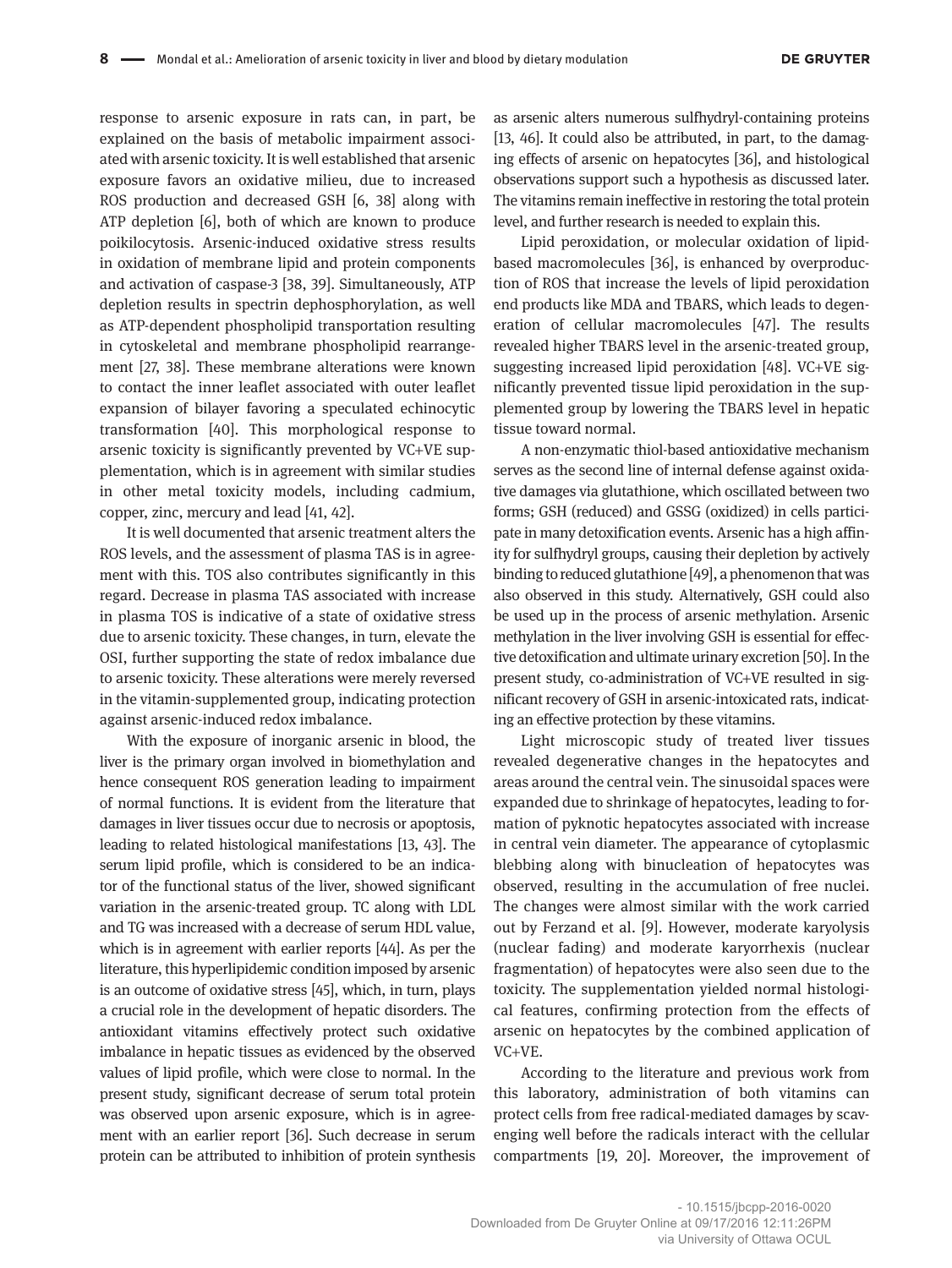the activities of the glutathione system by the vitamins may have an additional role in eliminating the deleterious radicals [50]. These might be considered a plausible explanation for the protective approach of VC+VE on body systems, especially blood and the liver under arsenic insult. However, further in-depth studies are expected to substantiate these findings before the obtained effects are explored in managing human health and disease with reference to arsenic toxicity.

**Acknowledgments:** The authors gratefully acknowledge the financial support provided by the Faculty Research and Professional Development Fund from Presidency University.

**Author contributions:** All the authors have accepted responsibility for the entire content of this submitted manuscript and approved submission.

**Research funding:** None declared.

**Employment or leadership:** None declared.

**Honorarium:** None declared.

**Competing interests:** The funding organization(s) played no role in the study design; in the collection, analysis, and interpretation of data; in the writing of the report; or in the decision to submit the report for publication.

# **References**

- 1. World Health Organization. Water sanitation health. Chemical hazards in drinking-water: arsenic. Chemical Fact Sheet. In: WHO. Guidelines for drinking-water quality, 4th ed. Geneva: WHO Press, 2011:315–8.
- 2. Chakraborti D, Rahman MM, Paul K, Chowdhury UK, Sengupta MK, Lodh D, et al. Arsenic calamity in the Indian subcontinent. What lessons have been learned? Talanta 2002;58:3–22.
- 3. Chakraborti D, Das B, Rahman MM, Chowdhury UK, Biswas B, Goswami AB, et al. Status of groundwater arsenic contamination in the state of West Bengal, India: a 20-year study report. Mol Nutr Food Res 2009;53:542–51.
- 4. Guha Mazumder DN. Chronic arsenic toxicity and human health. Indian J Med Res 2008;128:436–47.
- 5. Woods JS, Fowler BA. Altered regulation of mammalian hepatic heme biosynthesis and urinary porphyrin excretion during prolonged exposure to sodium arsenate. Toxicol Appl Pharmacol 1978;43:361–71.
- 6. Biswas D, Banerjee M, Sen G, Das JK, Banerjee A, Sau TJ, et al. Mechanism of erythrocyte death in human population exposed to arsenic through drinking water. Toxicol Appl Pharmacol 2008;230:57–66.
- 7. Vuyyuri SB, Ishaq M, Kuppala D, Grover P, Ahuja YR. Evaluation of micronucleus frequencies and DNA damage in glass workers exposed to arsenic. Environ Mol Mutagen 2006;47:562–70.
- 8. Heck JE, Chen Y, Grann VR, Slavkovich V, Parvez F, Ahsan H. Arsenic exposure and anemia in Bangladesh: a population-based study. J Occup Environ Med 2008;50:80–7.
- 9. Ferzand R, Gadahi JA, Saleha S, Ali Q. Histological and haematological disturbance caused by arsenic toxicity in mice model. Pak J Biol Sci 2008;11:1405–13.
- 10. Liu J, Waalkes MP. Liver is a target of arsenic carcinogenesis. Toxicol Sci 2008;105:24–32.
- 11. Liu SX, Athar M, Lippai I, Waldren C, Hei TK. Induction of oxyradicals by arsenic: implication for mechanism of genotoxicity. Proc Natl Acad Sci USA 2001;98:1643–8.
- 12. Singh S, Rana SV. Amelioration of arsenic toxicity by L-ascorbic acid in laboratory rat. J Environ Biol 2007;28:377–84.
- 13. Chattopadhyay S, Maiti S, Maji G, Deb B, Pan B, Ghosh D. Protective role of Moringa oleifera (Sajina) seed on arsenic-induced hepatocellular degeneration in female albino rats. Biol Trace Elem Res 2011;142:200–12.
- 14. Flora SJ, Pachauri V. Chelation in metal intoxication. Int J Environ Res Public Health 2010;7:2745–88.
- 15. Mayer RL, Sulzberger MB. Zur. Frug der yahreszeit lichen schwan Kungen der Krannei ten. Der Einglus s der Kos t auf. Experimental lesensipilisierungen. Archiv für Dermatologie und Syphilis 1931;163:245–62.
- 16. Samokyszyn VM, Miller DM, Reif DW, Aust SD. Iron-catalyzed lipid peroxidation. In: Vigo-Pelfrey C, editor. Membrane lipid oxidation, vol. 1. Boca Raton, FL: CRC Press, 1990:101–27.
- 17. Bashandy SA. Beneficial effect of combined administration of vitamin C and vitamin E in amelioration of chronic lead hepatotoxicity. Egypt J Hosp Med 2006;23:371–84.
- 18. Kini RD, Tripathi Y, Raghuveer CV, Pai SR, Ramaswamy C. Combined effects of vitamin E and vitamin C supplementation on cadmium induced testicular morphology and oxidative stress. Res J Pharm Biol Chem Sci 2011;2:27–34.
- 19. Banik GN, Chakraborty I, Mukhopadhyay PK. Ameliorative effect of α-tocopherol and ascorbic acid on the accessory reproductive glands of adult male rats in arsenic toxicity. Int J Pharm Sci Rev Res 2014;26:282.
- 20. Mukhopadhyay PK, Dey A, Mukherjee S, Pradhan NK. The effect of coadministration of alpha-tocopherol and ascorbic acid on arsenic trioxide-induced testicular toxicity in adult rats. J Basic Clin Physiol Pharmacol 2013;24:245–53.
- 21. Chatterjee AK, Jamdar SC, Ghosh BB. Effect of riboflavin deficiency on incorporation in vivo of [14C]amino acid into liver proteins of rats. Br J Nutr 1970;24:635–40.
- 22. Re R, Pellegrini N, Proteggente A, Pannala A, Yang M, Rice-Evans C. Antioxidant activity applying an improved ABTS radical cation decolorization assay. Free Radic Biol Med 1999;26:1231–7.
- 23. Erel O. A new automated colorimetric method for measuring total oxidant status. Clin Biochem 2005;38:1103–11.
- 24. Harma M, Harma M, Erel O. Oxidative stress in women with preeclampsia. Am J Obstet Gynecol 2005;192:656–7.
- 25. Mukherjee K, Chowdhury S, Mondal S, Mandal C, Chandra S, Bhadra RK, et al. 9-O-acetylated GD3 triggers programmed cell death in mature erythrocytes. Biochem Biophys Res Commun 2007;362:651–7.
- 26. Bessis M. Red cell shapes. An illustrated classification and its rationale. In: Bessis M, Weed RI, Leblond PF, editors. Red cell shape: physiology, pathology, and ultrastructure. New York: Springer-Verlag, 1973:1–25.
- 27. Ferrell JE Jr, Huestis WH. Phosphoinositide metabolism and the morphology of human erythrocytes. J Cell Biol 1984;98:1992–8.